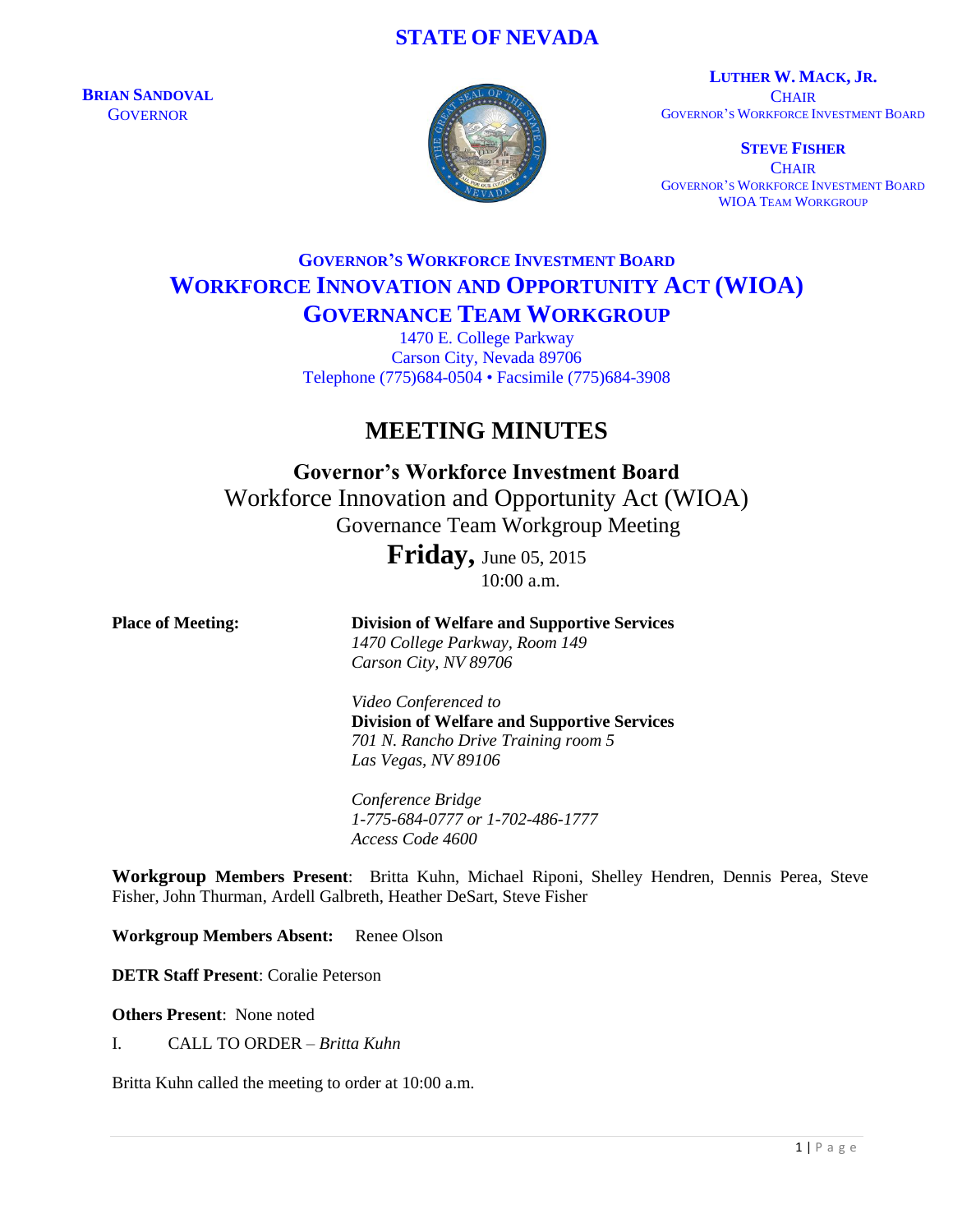#### II. ROLL CALL- CONFIRMATION OF QUORUM – *Coralie Peterson*

Steve Fisher called roll on behalf of Ms. Peterson and informed the Chair that a quorum was present.

# III. VERIFICATION OF PUBLIC NOTICE POSTING – *Coralie Peterson*

Coralie Peterson verified that the agenda was posted in accordance with Nevada Revised Statute 241.020.

#### IV. **FIRST PUBLIC COMMENT(S) –** *Britta Kuhn*

Members of the public are invited for comment(s). **NO** action may be taken on a matter during public comments until the matter itself has been included on an agenda as an item for *possible action*, and properly noticed pursuant to **[NRS 241.020](http://www.leg.state.nv.us/NRS/NRS-241.html#NRS241Sec020)**. Due to time constraints, the Chair may limit public comments to **three (3) minutes/person**. Please clearly state and spell your full name.

Britta Kuhn announced the First Public Comment Session and invited members of the public to comment. Hearing no comments, the Chair proceeded to the next agenda item.

#### V. **FOR POSSIBLE ACTION:** APPROVAL OF MINUTES: GW meeting held on May 22, 2015 – *Britta Kuhn*

The Chair asked for approval of the May 22, 2015 Meeting Minutes. Dennis Perea confirmed the last name spelling of an attendee, Denise Donbek (Department of Labor) on page one and Ms. Kuhn confirmed that page five correctly noted that Renee Olson seconded the motion. Steve Fisher made a motion to approve the minutes with the stated spelling correction on page one and Dennis Perea seconded his motion. Shelley Hendren abstained as she had not attended the meeting. The motion was carried with a majority vote.

# VI. **FOR POSSIBLE ACTION:** UPDATE ON GWIB MEMBERSHIP COMPOSITION – *Britta Kuhn*

Discussion of additional members to the GWIB Board (33 minimum members are needed) included:

- GWIB Chair Members discussion noted that it is uncertain whether *Luther Mack* will continue/resign from serving as the Chair of the GWIB.
- "At Large" Representative Dennis Perea stated that although Kristine Nelson was not available for today's meeting to assist in the discussion of the composition of the GWIB membership, she sent a suggestion to him on how to handle the "at large" position pertaining to *Frank Woodbeck*, filling that one position.
- Labor Representative Dennis Perea said that Director Don Soderberg recommended that *Todd Koch,* who is affiliated with a labor union and also oversees the Northern Nevada Labor Temple in Reno, be invited to fill a labor representative board position, if the GW is in agreement.

Britta Kuhn stated that she spoke with Mack Spivey, who represents a non-union component, the Association of Builders and Apprenticeship Program, who in turn, recommended *Jack Mallory* (IBEW/International Union of Painters and Allied Trades/Southern Nevada Building Construction Trades Council) and *Danny Thompson* for labor representatives*.* Dennis Perea stated that Mr. Thompson oversees the AFL-CIO for the state. Ms. Kuhn said that Mr. Spivey also mentioned another option for northern Nevada was *Adell Lawry (PNB Plumbing).* Mr. Perea suggested that *Mack Spivey* or someone else from his office may also be a good choice, as this would give representation from one of the few non-union apprenticeships.

Steve Fisher noted the 20% representation is needed for the Board from labor organizations/labor federations and community-based organizations. Ms. Kuhn confirmed that *Frank Woodbeck* would be moved into the labor category as he represents a community-based organization.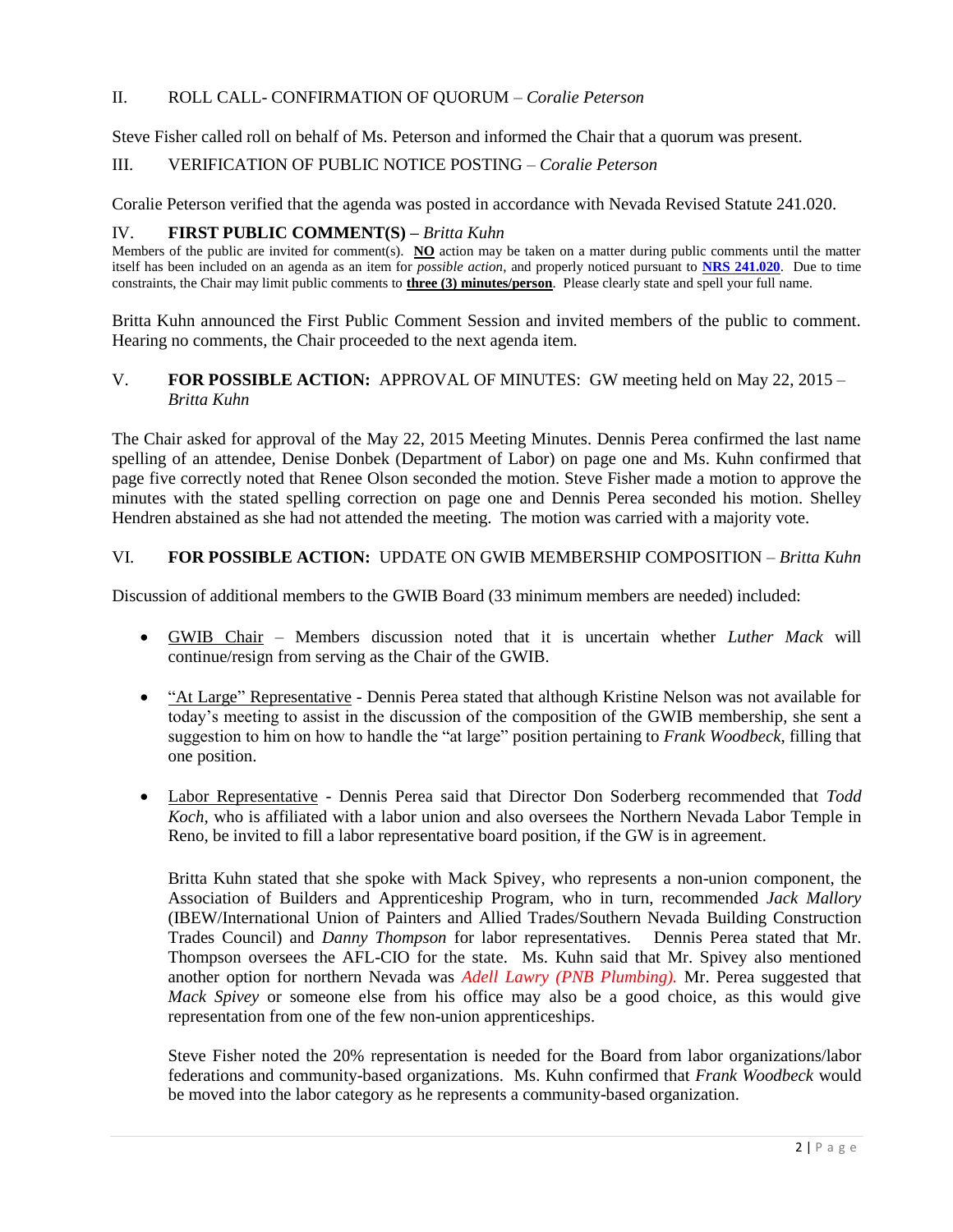Ms. Kuhn said that Ms. Nelson had advised them that 7 representatives from labor were needed, although discussion ensued amongst workgroup members questioning the actual number needed in this category. Mr. Perea explained that the AFL-CIO is an umbrella organization over many trades, making them a federation. He said this is why he mentioned *Todd Koch* as a potential member, as he works in conjunction with the Northern Nevada Labor Temple, which is a federation over many different trades.

 Business Representatives -Britta Kuhn stated that she reached out to *Bill Welch* who was interested in participating as a business component for the Board. She also said that she received information from Kristine Nelson indicating that 33 members are needed for the Board and this was confirmed by Dennis Perea.

Ms. Kuhn stated that Ms. Nelson informed her that 2 additional southern business leaders were needed, and Mr. Perea mentioned that he had invited *Max Fisher* to represent the gaming sector in the Board, and will be reaching out to another potential business leader later that day.

Britta Kuhn said that 2 northern business representatives were needed. She also noted that she will ask *Steve Hill* (GOED).

 Senate/Assembly Representative – Steve Fisher said that Ms. Nelson had advised the GW members that the new Senate Majority Leader made recommendations and asked for feedback/approval on letters she prepared to notify the current Senate/Assembly representatives. Dennis Perea said that when the Board was reconstituted notifications were sent from the Chair. He also mentioned that Stephen Silberkraus was appointed as a new State Assembly representative.

Ms. Kuhn stressed the need to solicit potential members and encourage them to provide applications to Anna Lynn and requested their contact information for others she can reach. Mr. Fisher summarized the needed representatives – Two (2) additional southern business representatives are needed and one (1) additional representative is needed for northern business Nevada as well as five (5) additional labor representatives, as well as representatives from the Senate. All workgroup members were in agreement that 33 was the minimum number of board members required for compliance with the WIOA percentage guidelines. Discussion ensued amongst workgroup members about identifying, for example, whether builders and contractors would be considered as either labor *or* business leaders. Ms. Kuhn asked Shelley Hendren if she could reach out for representation from someone in the hospitality field, such MGM or Stations Casinos, with whom she has established relationships. John Thurman stated as members require nomination to the Board, that nomination letters should also be sent, and Ms. Kuhn thanked him for this suggestion.

### VII. **FOR POSSIBLE ACTION**: UPDATE ON REQUEST FOR PROPOSAL FOR STATEWIDE AUTOMATED WORKFORCE SYSTEM (SAWS) FOR RELEASE – *Dennis Perea*

Mr. Perea stated that the Request for Proposal (RFP) for the SAWS system has been reviewed and approved by the local boards and has been moved on to the Purchasing Department. While many entities have obtained state lobbyists vying for this system, he mentioned that the technology company Burning Glass, asked for the RFP in advance. Without compromising the state's RFP, he had anticipated that they would be seeking to develop their own proposal to integrate SAWS. He concluded his comments in stating that the purchasing process may take from four to six weeks for released to the public for proposal, taking additional time to insert language requiring explanation of how other core partners (DOE, DHHS, for example) could be integrated. Ms. Kuhn thanked him for his comments and moved to the next agenda item.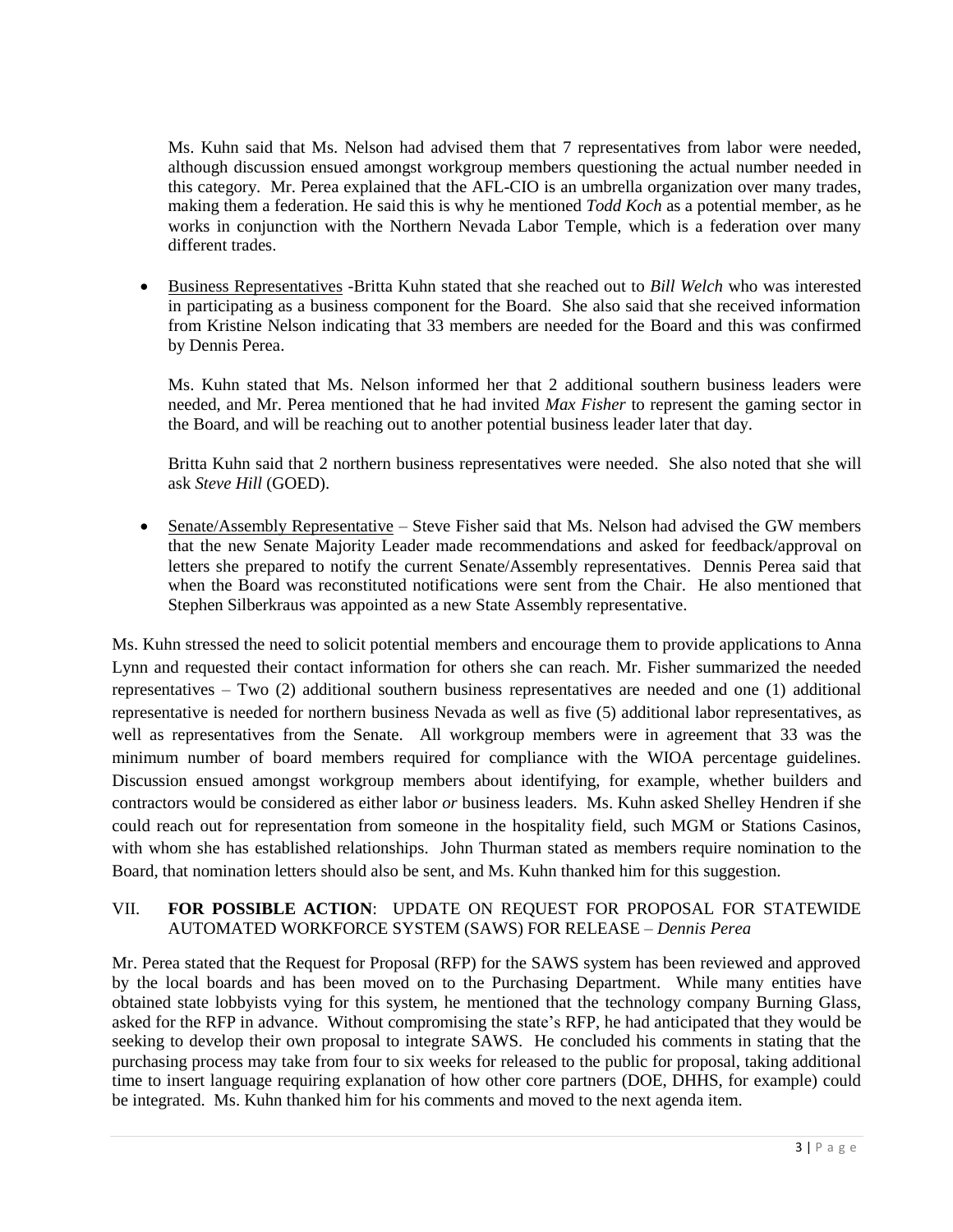### VIII. **FOR POSSIBLE ACTION:** LOCAL BOARD – UNIFIED PRESENCE – *Britta Kuhn*

Steve Fisher commented on an earlier discussion of the boards working together collaboratively. Dennis Perea added that as meeting go forward continuity needs to be established between northern and southern Nevada, and this topic was to be a standing item to be revisited to ensure all are moving in the same direction.

#### IX. **FOR POSSIBLE ACTION:** HOW QUORUM WILL BE MET AT MONTHLY TEAM MEETINGS – CHAIRPERSON REPRESENT TEAM VOTE OR REPRESENTATIVE FROM CORE PROGRAMS (TANF/SNAP)? – *Steve Fisher*

Steve Fisher asked if the Governance Workgroup could discuss and reach a decision for who would vote at the monthly team meetings, to ensure that all programs are represented fairly and to keep things moving forward. Dennis Perea asked if he could present a motion to address this question for their further discussion, and the Chair said she would entertain this motion.

Mr. Perea raised a motion that a quorum is met with 1) one designated member representing each of the core programs, 2) one member from both of the local boards, and 3) one member from the Governor's office. Once those individuals have been identified, they will have the ability to proxy.

Steve Fisher noted that the 4 Core Programs and other groups to be represented mentioned by Mr. Perea were: Title 1, Title 2Wagner-Peyser (Title 3), and Title 4 (Rehabilitation), DHHS (TANF/SNAP), Local Board (North), Local Board (South) and the Governor's Office.

Mr. Fisher seconded the motion. As discussion ensued amongst workgroup members about how they would establish voting members and constitute a quorum for the monthly team meetings. John Thurman said that a smaller group could be chosen from the general membership for the voting privileges and Ms. Kuhn said that she could modify the by-laws in the Operational Guide drafted by the GW to be enacted in the next meeting. After further discussion, members determined that the main monthly team meeting would be for the purpose of sharing information and collaboration purposes only, and that no voting would take place in that meeting.

Members agreed that the GW represents the "core group" and who could receive recommendations voted upon by each the other workgroups for their consideration and will then make ultimate recommendations directly to the GWIB. This being the case, Mr. Perea retracted his earlier motion.

#### X. **FOR POSSIBLE ACTION:** DISCUSSION OF DEVELOPING GUIDING PRINCIPLES FOR WIOA WORKGROUPS – *Steve Fisher*

Steve Fisher provided a Department of Labor handout and asked the GW members to provide their feedback on its use as Guiding Principles for the workgroups.

- 1. Engaging Employers work with local employers to determine training needs/develop training programs
- 2. Earn and Learn- offering work-based learning opportunities with employers
- 3. Smart Choices better use of data for job seekers
- 4. Measurement Matters evaluating learning outcomes
- 5. Stepping Stones promote seamless educational progression
- 6. Opening Doors accessible job-driven training
- 7. Regional Partnerships creating collaboration between job centers/non-profits/labor unions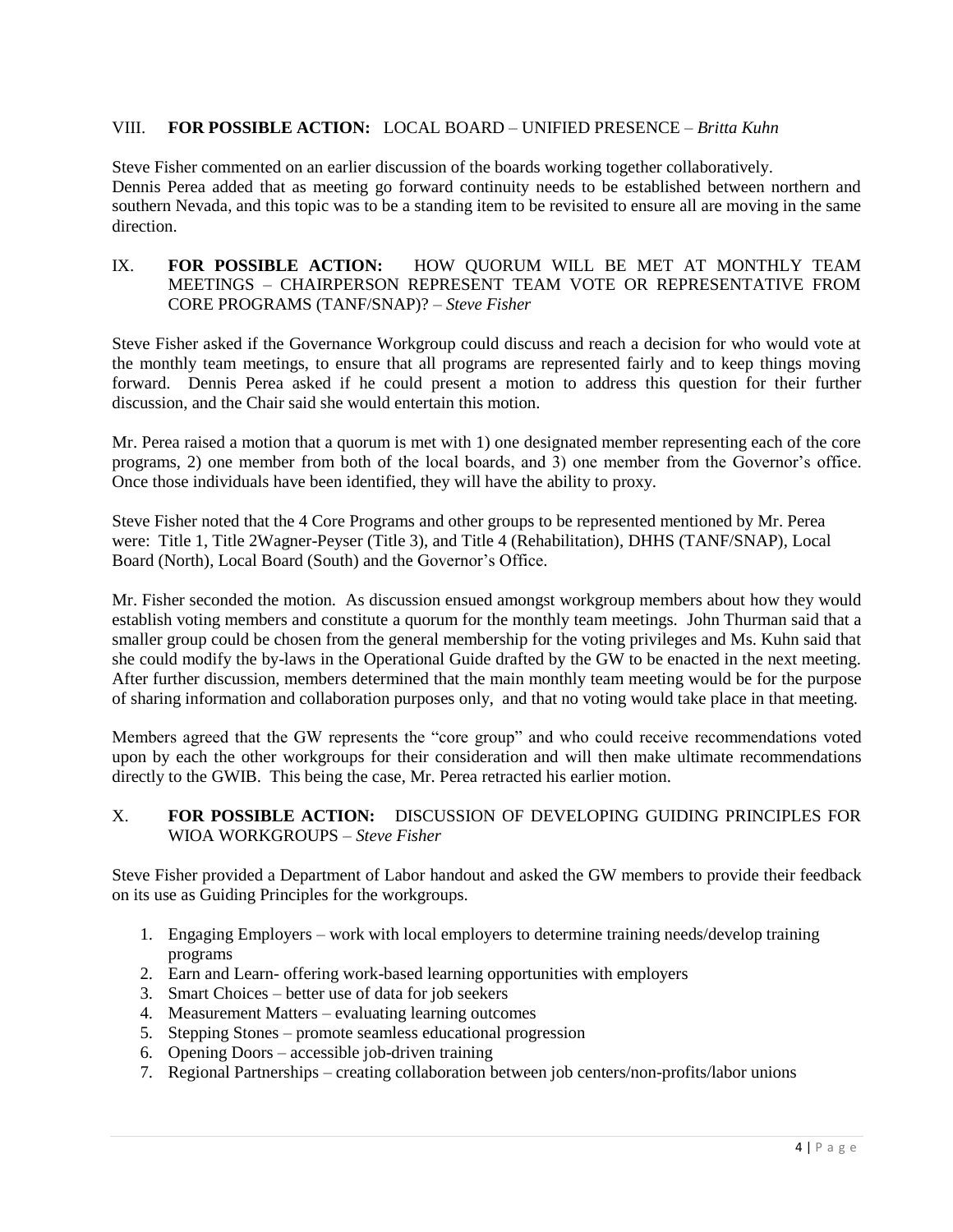Ms. Kuhn encouraged the members to review the handout for possible modification and will include this as an action item in the next meeting for possible adoption by the GW. Mr. Fisher said he will post the document on the Sharepoint site.

XI. **FOR POSSIBLE ACTION:** Discussion and possible action regarding dates, times, and agenda items for future meetings – *Britta Kuhn* 

Suggestions for the new business and future agenda items discussed in this meeting included:

- Adoption of Operational Rules and By-Laws for Monthly Team Meeting Group Steve Fisher
- Possible Adoption of Guiding Principles Steve Fisher
- Resource Sharing Agreement Document Dennis Perea
- Workgroup Team Recommendations Britta Kuhn

#### XII. **SECOND PUBLIC COMMENT(S) –** *Britta Kuhn*

Members of the public are invited for comment(s). **NO** action may be taken on a matter during public comments until the matter itself has been included on an agenda as an item for *possible action*, and properly noticed pursuant to **[NRS 241.020](http://www.leg.state.nv.us/NRS/NRS-241.html#NRS241Sec020)**. Due to time constraints, the Chair may limit public comments to **three (3) minutes/person**. Please clearly state and spell your full name.

Britta Kuhn announced the Second Public Comment Session and invited members of the public to speak. As no comments were made, she closed this item and moved to the next agenda item.

#### XIII. **ADJOURNMENT –** *Britta Kuhn*

The Chair adjourned the meeting at 11:56 a.m.

**NOTE:** Agenda items may be taken out of order, combined for consideration by the public body, and/or removed from the agenda at any time. Pursuant to NRS 241.020, no action may be taken upon a matter raised during a period devoted to comments by the general public until the matter itself has been specifically included on an agenda as an item upon which action may be taken. If unable to attend meeting, Members of the WIOA may designate a proxy to act on their behalf.

**NOTE:** Persons with disabilities who require reasonable accommodations or assistance at the meeting should notify the DETR Director's Office, in writing at: 555 E. Third Street, Carson City, Nevada 89713; or, should call (775) 684- 3911; if hearing impaired, dial TTY (800) 326-6868 or Nevada Relay 711; or send a fax request to (775)684-3908 as soon as possible and *no later than close of business* **on Thursday, June 04, 2015.**

**Notice of this meeting was posted** *on or before 9 a.m. on the third day prior to the meeting* **at the following locations:** DETR, 2800 E. St. Louis, Las Vegas, NV; DETR, 500 East Third St., Carson City, NV; DETR, 1325 Corporate Blvd., Reno NV; NEVADA JOBCONNECT, 3405 S. Maryland Parkway, Las Vegas, NV; NEVADA JOBCONNECT, 4500 E. Sunset., Henderson, NV; NEVADA JOBCONNECT, 2827 N. Las Vegas Blvd., North Las Vegas, NV; NEVADA JOBCONNECT, 1929 N. Carson St., Carson City, NV; NEVADA JOBCONNECT, 172 Sixth St., Elko, NV; NEVADA JOBCONNECT, 480 Campton St., Ely, NV; NEVADA JOBCONNECT, 121 Industrial Way, Fallon, NV; NEVADA JOBCONNECT, 475 W. Haskell, #1, Winnemucca, NV; NEVADA JOBCONNECT, 4001 S. Virginia St., Suite G, Reno, NV; NEVADA JOBCONNECT, 2281 Pyramid, Sparks, NV; GRANT SAWYER OFFICE BUILDING, 555 E. Washington Ave., Las Vegas, NV; LEGISLATIVE BUILDING, 401 S. Carson St., Carson City, NV; NEVADAWORKS 6490 S. McCarran Blvd., Building A, Unit 1., Reno, NV; WORKFORCE CONNECTIONS, 6330 West Charleston Blvd. #150, Las Vegas, NV.

**Notice of this meeting was posted on the Internet at:** DETR's Public Meetings website - [www.nvdetr.org,](http://www.nvdetr.org/) [http://nvdetr.org/publicmeetings.htm;](http://nvdetr.org/publicmeetings.htm) and Nevada's Public Notice website at [https://notice.nv.gov/,](https://notice.nv.gov/) as required by NRS [232.2175.](http://www.leg.state.nv.us/NRS/NRS-232.html#NRS232Sec2175)

Supporting public material provided to Committee members for this meeting is posted on DETR's Web site at [www.nvdetr.org,](http://www.nvdetr.org/) [http://nvdetr.org/publicmeetings.htm,](http://nvdetr.org/publicmeetings.htm) and may be requested from the Director's Office at 500 E. Third Street, Carson City, Nevada 89713; or call (775)684-3911; or fax (775)684-3908 *on or before the close of business* **on Friday, June 05, 2015.**